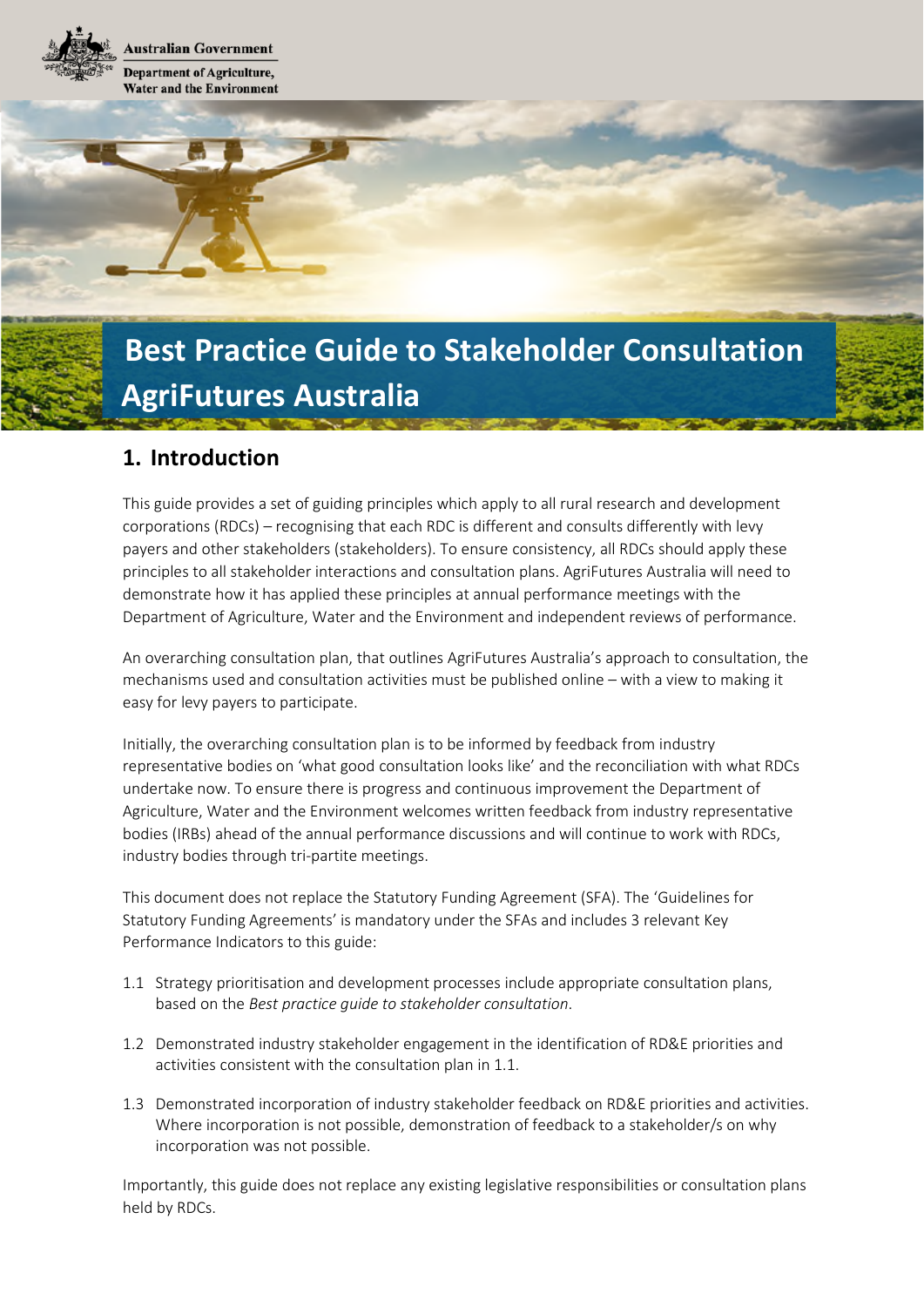## **2. Guiding Principles for all RDCs**

Good stakeholder consultation can be designed around six key principles: transparent; accessible; straightforward; well planned; fit for purpose; and responsive. These principles underpin meaningful, best practice consultation that is conducted in a genuine, frank, and respectful manner. Trust should be at the core of interactions between RDCs, industry organisations and levy payers.

#### **2.1 Transparent**

RDCs must be transparent about their operations and expenditure, and the setting and implementation of research, development and extension (RD&E) [and marketing] priorities and activities. RDCs have a responsibility to be accountable to their stakeholders and an obligation to make any information related to performance available to their stakeholders. RDCs should:

- be upfront with stakeholders about consultation expectations by clearly documenting and communicating roles and responsibilities of the RDC, industry representative bodies, industry participants and other stakeholders, including the degree in which they will consult and when and how their views will affect the project or activity
- be open to, and willing to **accept feedback** from stakeholders
- demonstrate in a timely and respectful manner how stakeholder input has been incorporated
- where stakeholder input cannot be incorporated, be clear about why not
- communicate key decisions relating to members and levy payers, including Board deliberations, and opportunities for input
- be transparent about why information cannot be shared if unable to be completely transparent with stakeholders (for example if the information is confidential and cannot be publicly shared)
- utilise platforms and forums such as AgriFutures Australia's grow<sup>AG.</sup> and evoke<sup>AG.</sup> to share and engage.

## **2.2 Accessible**

RDCs should ensure information is provided in a format that is easy for stakeholders to understand, through a variety of means that enables them to consult in the easiest and most appropriate way to suit their needs. RDCs should:

- **use plain English**, particularly when the issue is complex in nature
- ensure the presentation, format and platform is easy to understand and appropriate
- include summaries in written communication to ensure stakeholders can quickly identify information relevant to them
- adapt or modify the consultation approach depending on the need of the stakeholder/s, with online options where appropriate
- **•** publish key information and research on website or other platforms, which are easily searchable
- **e** ensure that all stakeholders are provided an **opportunity to contribute**
- respond promptly to the queries of stakeholders and show a genuine interest in their input.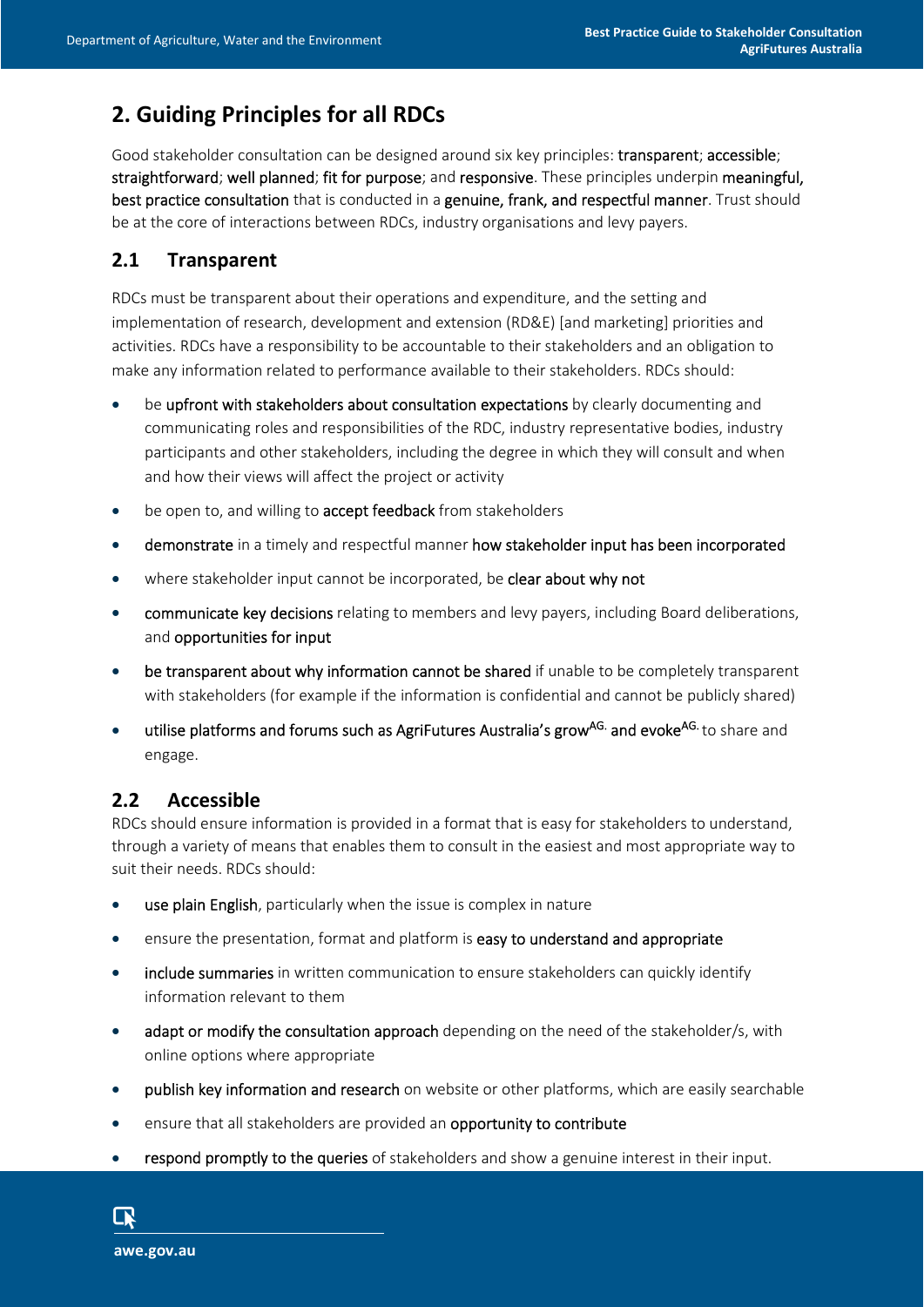### **2.3 Straightforward**

RDCs should consider the needs and competing priorities of their stakeholders to ensure that they are able to consult in the most appropriate and simplest way. RDCs should:

- ensure that stakeholders are aware of the time commitment expectations and ensure consultation is efficient
- **•** be understanding of demands already on their stakeholders, including other consultation processes, and seasonal considerations
- monitor and evaluate where stakeholders rely on and appreciate regular consultation and where stakeholders are feeling over-consulted
- consider targeted or group requests to reduce the burden on stakeholders and improve efficiency, particularly for smaller industries input is sought from the same stakeholders
- where possible, streamline consultation across RDCs, for example where a stakeholder may farm multiple commodities
- use trusted and established industry pathways to communicate with stakeholders.

#### **2.4 Well planned**

RDCs should plan well ahead, and give stakeholders advance notice about how they will be consulted and provide adequate time for them to prepare feedback and advice, to achieve meaningful input. RDCs should:

- ensure consultation is purpose-driven, timely, appropriate, and adaptable
- have realistic timeframes, taking account of seasonal pressures (i.e., sowing, harvesting and pruning), public holidays, the end of financial year and holiday periods, and being aware of competing activities
- **e** engage stakeholders early so stakeholders can plan and prepare their input
- where a project is large and is likely time consuming, provide stakeholders multiple opportunities to provide feedback
- recognise and link into industry events and annual general meetings.

While considered consultation is best practice, there will be instances where shorter consultation timeframes are required – for instance on a critical emerging issue (e.g., biosecurity, international trade, or suddenly emerging management or organisational matters). On these occasions, an explanation should be given why the timeframe for consultation is short.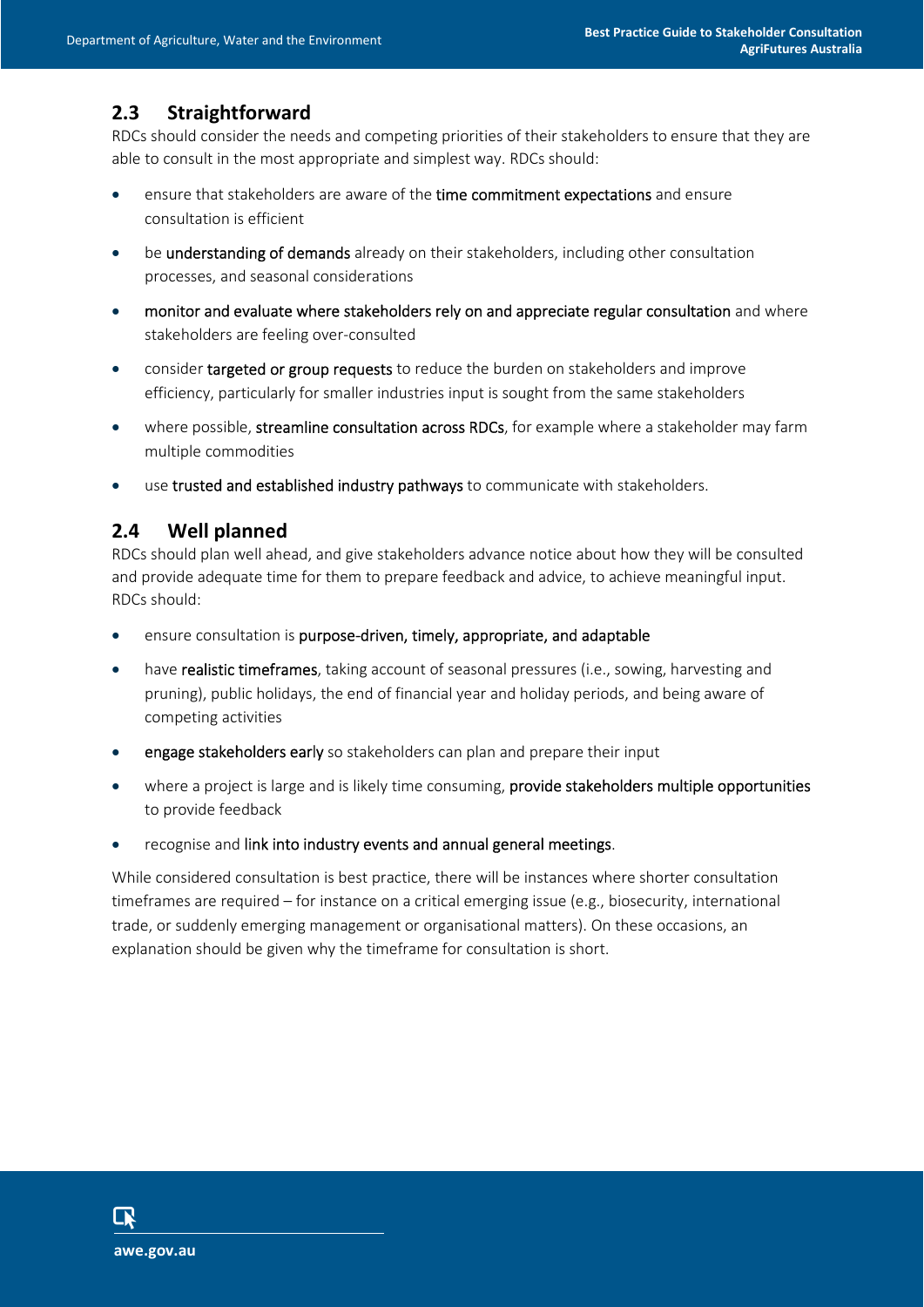## **2.5 Fit for purpose**

RDCs are expected to balance the long-term, short-term, high and low risk RD&E [and marketing] activities. Industries have a diverse range of stakeholders and there will inevitably be different needs and expectations to be managed. RDCs should:

- know what their stakeholders want and need to know and ensure consultation is tailored accordingly
- ensure that the consultation approach is adaptable and tailored to the audience and/or levy payers and considers their priorities
- base consultation on the most appropriate methodology (e.g. co-design, seeking comments on options to deliver an outcomes etc)
- adjust consultation depending on the issues under consideration, who needs to be consulted, and the available time and resources. Examples of ways to consult include, but are not limited to:
	- Discussion papers Surveys
	- Calls for comment or feedback Newsletters
	- Forums, workshops or networks **•** Publications
	- Extension events, conferences Nebsite updates
	- Social media **No. 1988** Webinars
- 
- 
- 
- -

#### **2.6 Responsive**

As part of their SFAs, RDCs are required to undertake monitoring and evaluation. This includes a commitment to communicate and demonstrate the results of RD&E [and marketing] activities and investments to stakeholders. RDCs should:

- collect data on what consultation methods are most effective (for example, which type of consultation yielded the most responses or resulted in the most information provided)
- regularly evaluate and review the ways that they consult stakeholders to ensure that they are effective
- look for informal opportunities to seek feedback and review performance
- be evidence-based and accountable to stakeholders
- be aware of stakeholder consultation fatigue and adjust consultation accordingly.

RDCs are encouraged to publish their plans for how they will monitor and evaluate their overarching consultation plan on their website.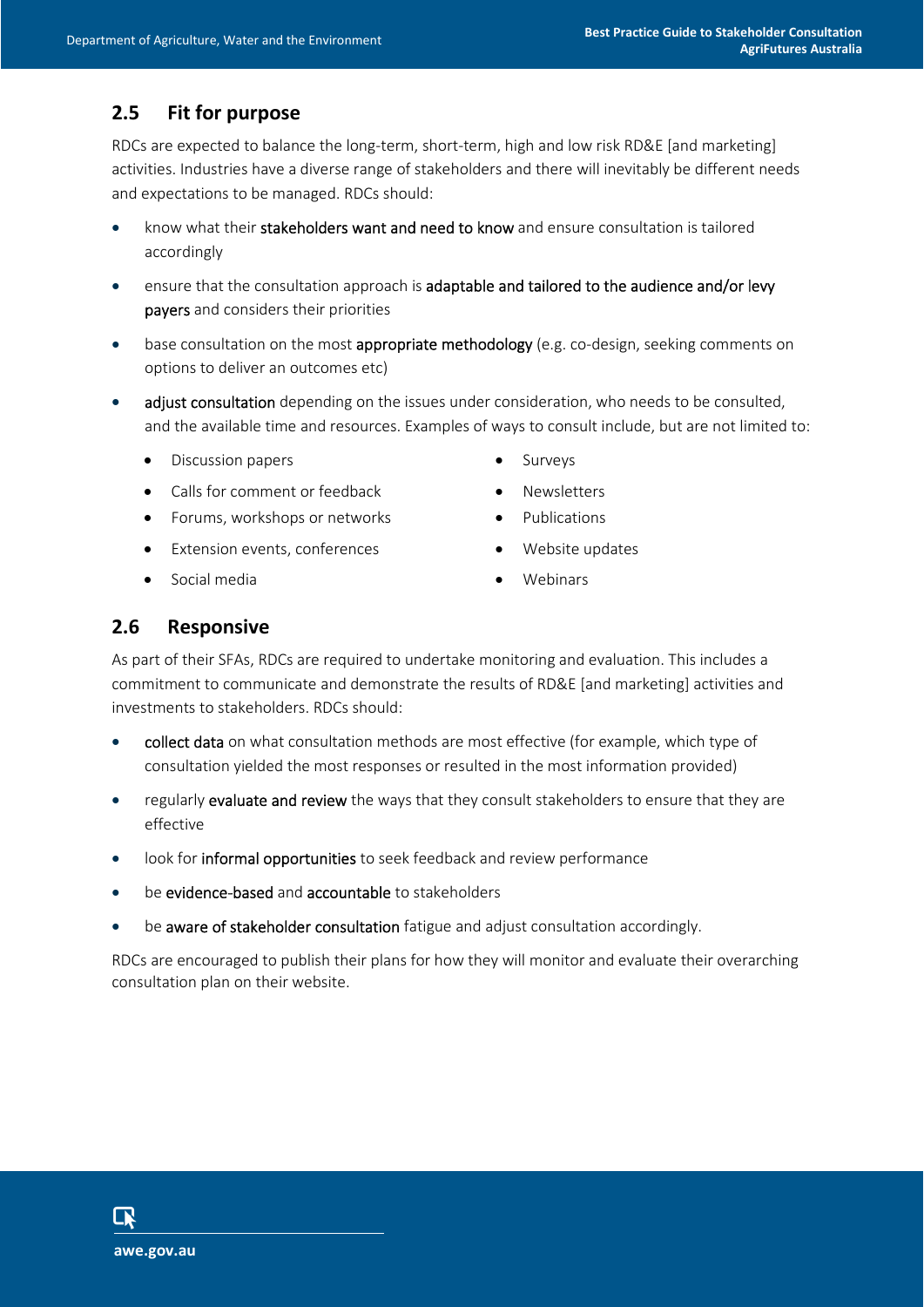## **3. Industry specific information**

This section is a reconciliation between RDCs and industry on what good consultation looks like. It is to inform the development of an overarching consultation plan that must be published online – with a view to make it easy for levy payers to participate.

#### **Organisational Governance**

- AgriFutures Australia Strategic R&D Plan 2017–2022 and 13 levied Industry's R&D Program Plans
- Annual report and Annual Operational Plan
- Supporting corporate policies and documentation.

## **Process and Activities (including industry RD&E [and marketing] investment decisions)**

- Attending industry conferences, including to report on the activities underway and recently completed, and to discuss findings and implications for levy payers.
- Eight AgriFutures Industry Advisory Panels and direct engagement with industry bodies.
- Monthly Emerging Industries Advisory Panel.
- Annual Levied Industries Forum, to enable direct engagement between levy payers and AgriFutures Australia Board Directors and Panel Chairs, with documented minutes and actions.
- Twice-yearly meetings with each peak industry body (face-to-face and virtual) on its strategic plan, status of levy fund and approach to formally and informally engaging levy payers.
- **Encouraging industry representatives** to engage their members and to distribute progress reports on RD&E from levy contributions.
- Staging evoke<sup>AG.</sup> and its associated activities to showcase new RD&E, encourage uptake of innovation, and attract investment opportunities.
- Continuing to utilise the grow<sup>AG.</sup> platform and its associated marketing activities to demonstrate outcomes and delivery of RD&E for all the RDCs.
- Hosting annual forums, including Emerging National Rural Issues Forum, AgriFutures Summit, Horizon Scholarship program, Rural Women's Award.
- Attending or hosting public meetings and field days, including to design investment strategy and identify national rural challenges and opportunities.